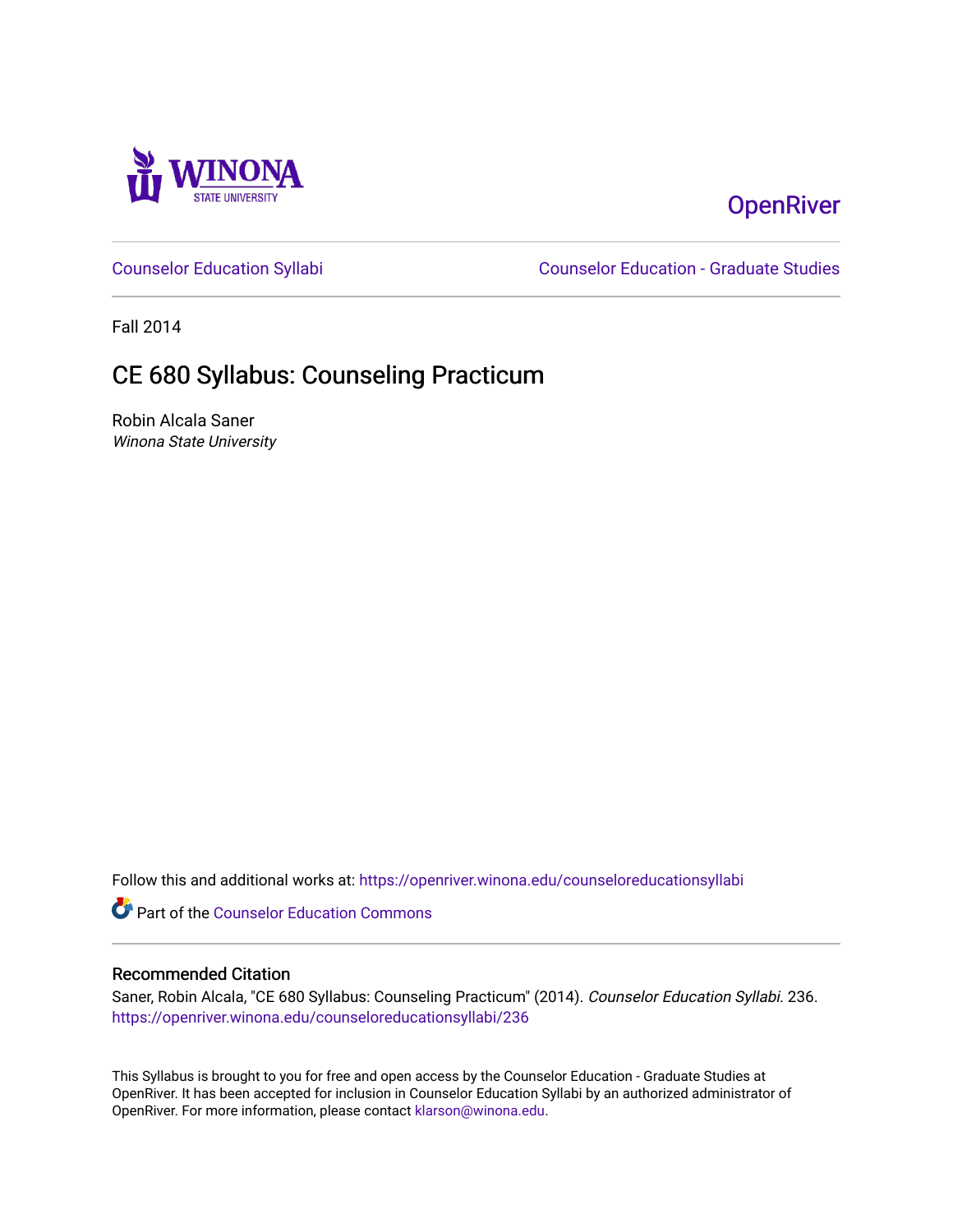### **Winona State University Counselor Education Department CE 680 – Counseling Practicum Fall 2014 Course Syllabus Rochester – East Hall 262 Alternating Wednesdays, 5-8pm**

**Instructor:** Robin Alcala Saner Winona State University – Rochester East Hall 205 (507) 285-7581 [rsaner@winona.edu](mailto:rsaner@winona.edu)

**Office Hours:** Monday, 1-3, Tuesday 9-12 Thursday 10-2, 4-5, and by appointment

### **Purpose of the course:**

To enhance the counseling skills and conceptualization processes acquired through direct counseling experience, supervision and classroom interaction. The course is designed to prepare counselors for the upcoming internship experience and development as independent professional counselors. The evidence provided through the quality of the course requirements, demonstration of maturity, personal insight and professional presentation as appropriate to the counseling profession, will determine the course grade.

The Counselor Education Program requires students to complete a supervised counseling practicum. Forty of those clock hours must be direct service work with appropriate clients. The remaining 110 hours provide opportunities to gain experience in the activities that a regularly employed staff member in a counseling setting would be expected to perform.

The primary intention of the counseling practicum experience is to provide growing exposure and orientation to a relevant professional setting. The responsibility of supervision is shared between the university and the practicum site supervisor. The expectation of on-site practicum supervisors is to provide ongoing guidance and orientation to graduated relevant site experiences. Requiring these clinical experiences prior to an internship placement serves to increase the depth of the practicum student's upcoming internship experience by linking counseling knowledge to relevant counseling experiences.

# **Course Objectives:**

This course provides practical experience in school and community counseling for graduate students. Personal development and growth, consultation, ethical practice and assessment are also important components. Upon completion of this practicum the student will:

- a. Critique one's own skills and development by:
	- 1. Providing two audio/video recordings for class review
	- 2. Identifying strengths and weaknesses of one's own counseling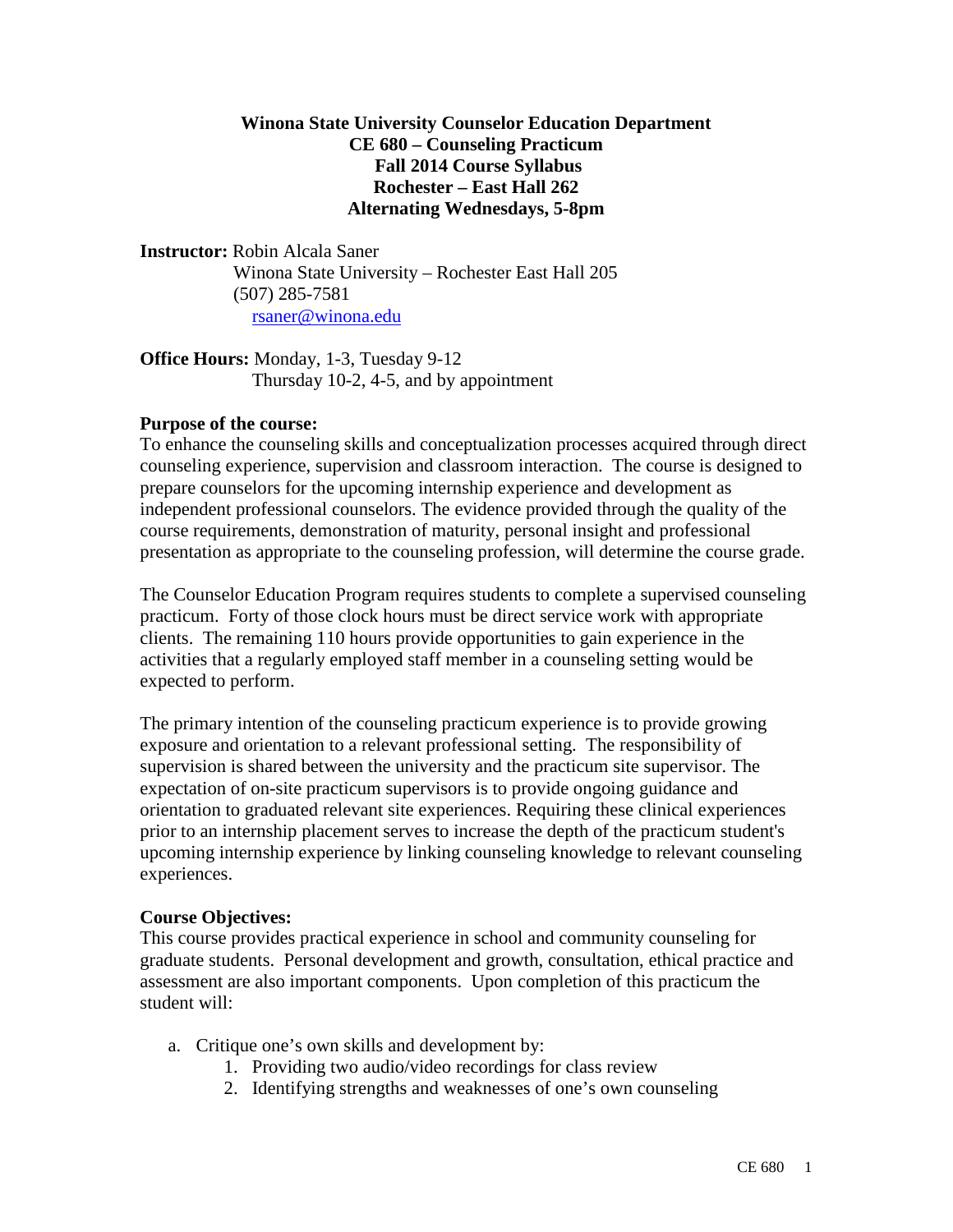- 3. Evaluating effectiveness of one's own counseling techniques
- b. Provide feedback to peers in a professional manner by:
	- 1. Pointing out strengths and weaknesses of peers' tapes
	- 2. Developing alternative strategies for counseling techniques
	- 3. Evaluating the effectiveness of peers' counseling
	- 4. Using an evaluation resource for giving feedback
- c. Apply counseling skills and interventions from a variety of counseling perspectives by:
	- 1. Identifying specific theories used in counseling sessions
	- 2. Describing rationale for use of intervention in counseling situation
	- 3. Formulating alternative perspectives for counseling
- d. Apply intervention skills with different populations such as special needs and culturally diverse populations by:
	- 1. Seeking out clients with special needs and cultural diversity
	- 2. Identifying unique needs of special needs and culturally diverse populations
	- 3. Describing alternative interventions to respond to unique needs
- e. Demonstrate knowledge of professional ethical codes and their application in a variety of cases by:
	- 1. Discussing ethics exhibited at practicum sites
	- 2. Modeling ethical behavior while at practicum sites
	- 3. Describing appropriate ethical guidelines in counseling situations
- f. Serve as a consultant in various situations by:
	- 1. Attending meetings where consultation by a counselor is appropriate
	- 2. Listening to the concerns of people seeking consultation
	- 3. Responding to the concerns with accurate and outcome based information
- g. Maintain case notes, summaries, and reflective assessments of the counseling process and client's change as required by the practicum site by:
	- 1. Charting immediately after each counseling session
	- 2. Keeping personal notes on clients if a chart is not maintained
	- 3. Making referrals when necessary
- h. Develop an effective personal counseling style
	- 1. Obtaining supervision as often as possible
	- 2. Requesting feedback on counseling sessions
	- 3. Modifying techniques based on feedback and personal reflection

#### **Outcome Goal of Practicum Supervision:**

A goal of supervision is to help counselors learn to think about clients and their work with them, not to provide specific directives about particular clients or events in therapy, by:

- a. Assisting counselors to *develop and test hypotheses* in session with the client and that all interventions are based on hypotheses about the client and the therapeutic interaction.
- b. Encouraging counselors to *shift* from a performance laden stance ("Did I do this right?") to that of curiosity (What did I learn? Was my hypothesis confirmed or not? Do I have new information that allows me to make a new hypothesis?).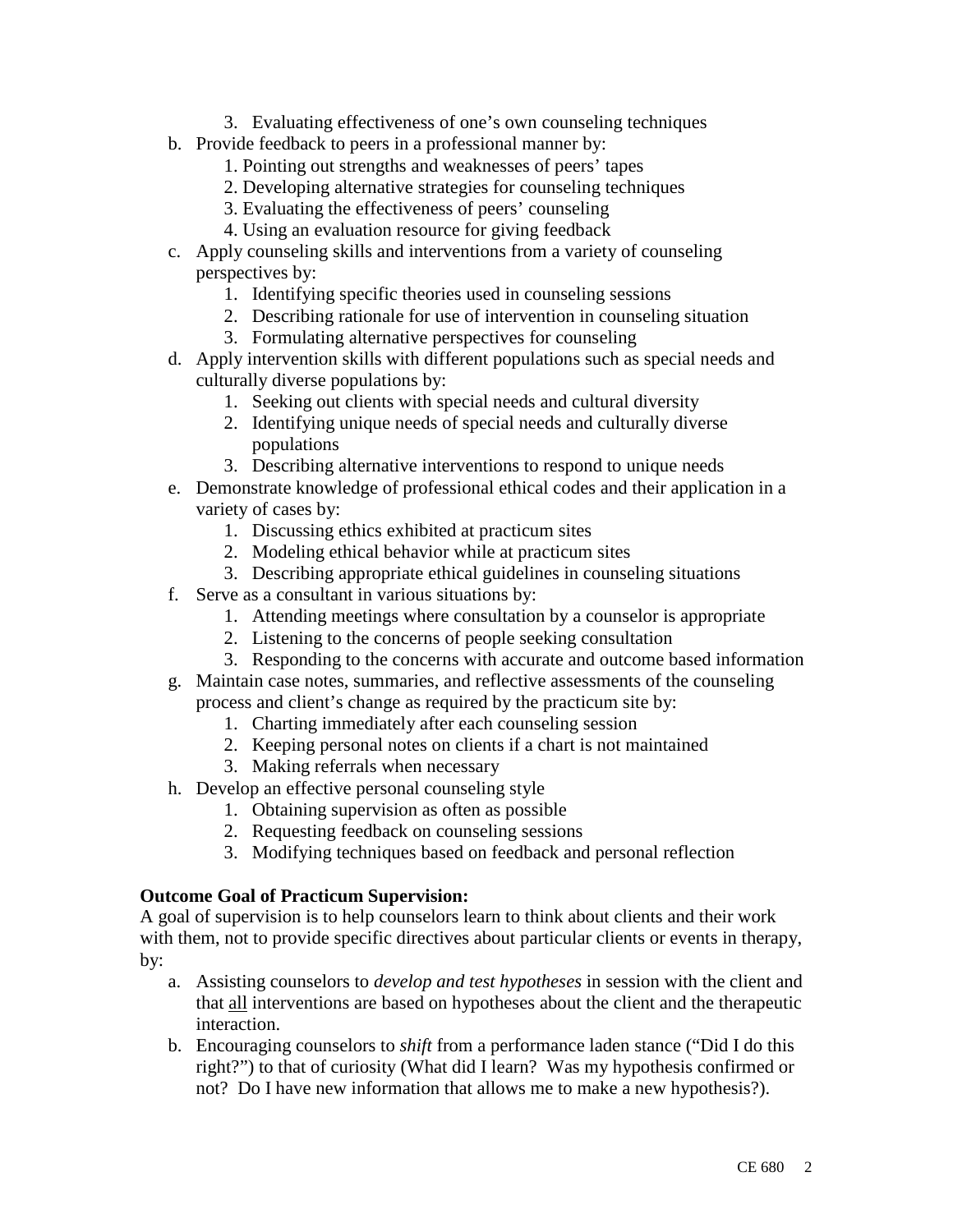- c. Preparing counselors to *manage* the frustration and tension associated with the ambiguity of the counseling process.
- d. Facilitating the counselors' *self-awareness and understanding* with regard to their influence (directly or indirectly) on the counseling process and to develop skills in objective self-reflection.
- e. Helping counselors to *identify and develop skills* not only as a counselor, but also as an advocate, educator, systems consultant, and collaborative group facilitator.

### **Anticipated Performance Goals:**

- a. To demonstrate *knowledge of developmental stage* level of clients.
- b. To demonstrate *treatment planning* that matches the needs of the client.
- c. To provide honest *feedback* to themselves and their peers for increased professional awareness and development.
- d. To demonstrate *professional risk taking* in their reflection, understanding, and application of counseling skills.
- e. To demonstrate *counseling techniques* that are congruent with the working theory, quality/stage of the counseling relationship, and the needs of clients/families.
- f. To demonstrate *ethical and professional standards* consistent with the ACA/ASCA ethical guidelines and the profession of counseling in the community and school settings.
- g. To fulfill the requirements of the course at a level of *quality* consistent with advanced graduate training and the counseling profession.

### **Expectations of the Learning Process:**

All members of a learning community willingly share the responsibilities of gathering, synthesizing and building meaning from information and shared experience. The Instructor/Supervisor has the responsibility to aid in constructing meaningful learning opportunities that develop principles and process skills consistent with being a professional counselor.

The Instructor/Supervisor is *committed* to:

- a. giving students as much control as possible over their own learning experiences
- b. encouraging students to think critically
- c. sharing personal understanding, principles and perspectives with students
- d. directing students to a broad variety of readings, resources and experiences
- e. clarifying concepts and application of process skills
- f. helping in establishing criteria for quality work
- g. providing ongoing supervision and corrective feedback

The *student's* responsibility, as a counselor-in-training, is to fully engage in this course by:

- a. taking control of learning
- b. reading and synthesizing a broad variety of resources and experiences
- c. relating information to personal experience
- d. collaborating with other class members on the issues
- e. making observations and asking questions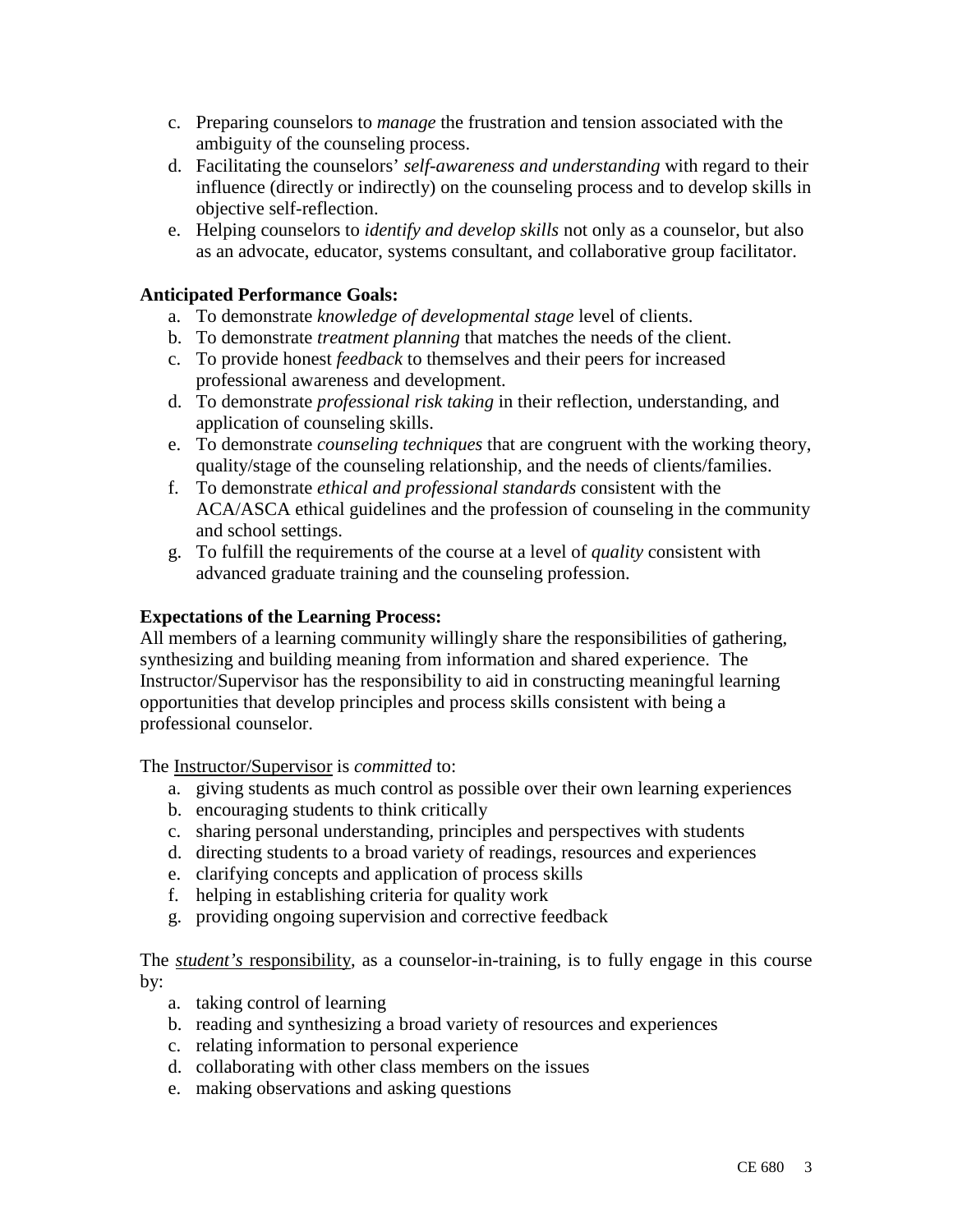f. being professional in his/her commitments and responsibilities to clients, peers, and the university and on-site supervisors.

### **Inclusive Excellence:**

WSU recognizes that our individual differences can deepen our understanding of one another and the world around us, rather than divide us. In this class, people of all ethnicities, genders and gender identities, religions, ages, sexual orientations, disabilities, socioeconomic backgrounds, regions, and nationalities are strongly encouraged to share their rich array of perspectives and experiences. If you feel your differences may in some way isolate you from WSU's community or if you have a need of any specific accommodations, please speak with the instructor early in the semester about your concerns and what we can do together to help you become an active and engaged member of our class and community.

### **Diversity Statement:**

This is meant to be a safe, welcoming, and inclusive classroom environment for students of all races, ethnicities, sexual orientations, gender identities/variances, ages, religions, economic classes, and ability statuses. As such, you will be encouraged and challenged to use language and basic counseling techniques that are respectful, inclusive, representative and culturally appropriate.

### **Students with Disabilities Notice:**

Students with documented disabilities who may need accommodations, who have any medical emergency information the instructor should know of, or who need special arrangements in the event of an evacuation, should make an appointment with the instructor as soon as possible, no later than the 1st week of the term.

# **Electronic Device Notice:**

As a matter of courtesy to your classmates and the instructor, please turn off your beepers, cell phones, and any other electronic devices that make any noise.

# **Laptop/PDA Policy:**

Excluding students with a documented disability, the use of laptops and PDAs in class is prohibited without prior permission of the instructor.

#### **Academic Integrity:**

Students are expected to practice professionalism and academic integrity in all assignments and class discussions. This includes but is not limited to treating other students and the professor respectfully, engaging in meaningful class discussions, thinking and writing critically and thoughtfully, creating original works, and citing all resources using APA format. Plagiarism will result in loss of credit for this course, and further consequences may result from the university system.

#### **Class Visitor Policy:**

Due to the clinical nature of this course in this curriculum, visitors of any age are not allowed without prior permission of the instructor.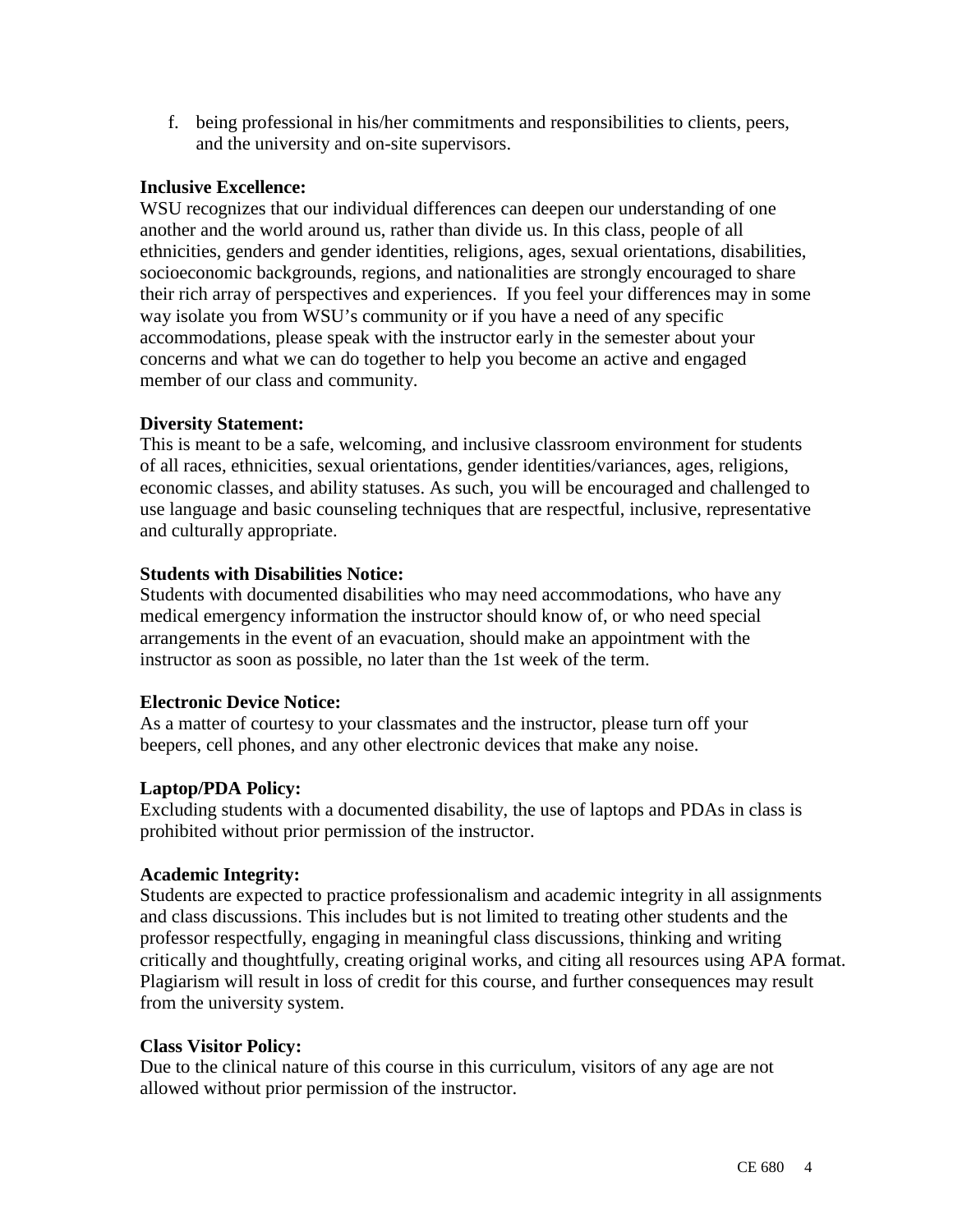### **E-mail Policy:**

You are assigned a university e-mail account that will be used by professors. Students should make every effort to get to know their account and check it regularly.

#### **Method of Instruction**

- a. Lecture/ discussion
- b. Videotapes, films and powerpoints
- c. Modeling
- d. Internet-based learning
- e. Case presentations with peer feedback
- f. Case studies and responses to manual exercises
- g. Reflective self-evaluations

### **Course Requirements:**

### **1. Attendance and Participation: (30 points)**

Attendance and participation in classroom activities are essential in order for students to gain full benefit from this course. Students are expected to attend and contribute to the class by presenting their ideas, reactions, questions and concerns in relation to class discussions.

**Note:** Weather will undoubtedly interfere with class at times. Make smart decisions about winter travel and consult the instructor before class time if possible regarding absences. In addition to the WSU homepage and local TV alerts, the professor will provide updates about cancellations via e-mail by 2 p.m. on the day of class. Absences due to extreme weather conditions will not result in points taken off final grade.

**2. Show proof of professional liability insurance –** This is achieved through membership in the appropriate professional organization.

#### **3. Identify a Practicum Counseling Site and perform in a professional manner**

- The practicum student is required to identify (in consultation with his/her advisor and university supervisor) a practicum site for performing the counseling duties relevant to the setting (i.e. school, community). **Early in the semester, the student is required to arrange an initial on-site meeting with him/herself, the on-site supervisor(s), and the university supervisor as well as submit a Practicum Site Agreement**. It is hoped that this site may work into an internship site for the subsequent semester.
- The practicum student will perform in a professional manner adhering to ACA/ASCA ethical standards, acting in a professional manner with site professionals as well as CE faculty, and taking appropriate responsibility for his/her learning goals.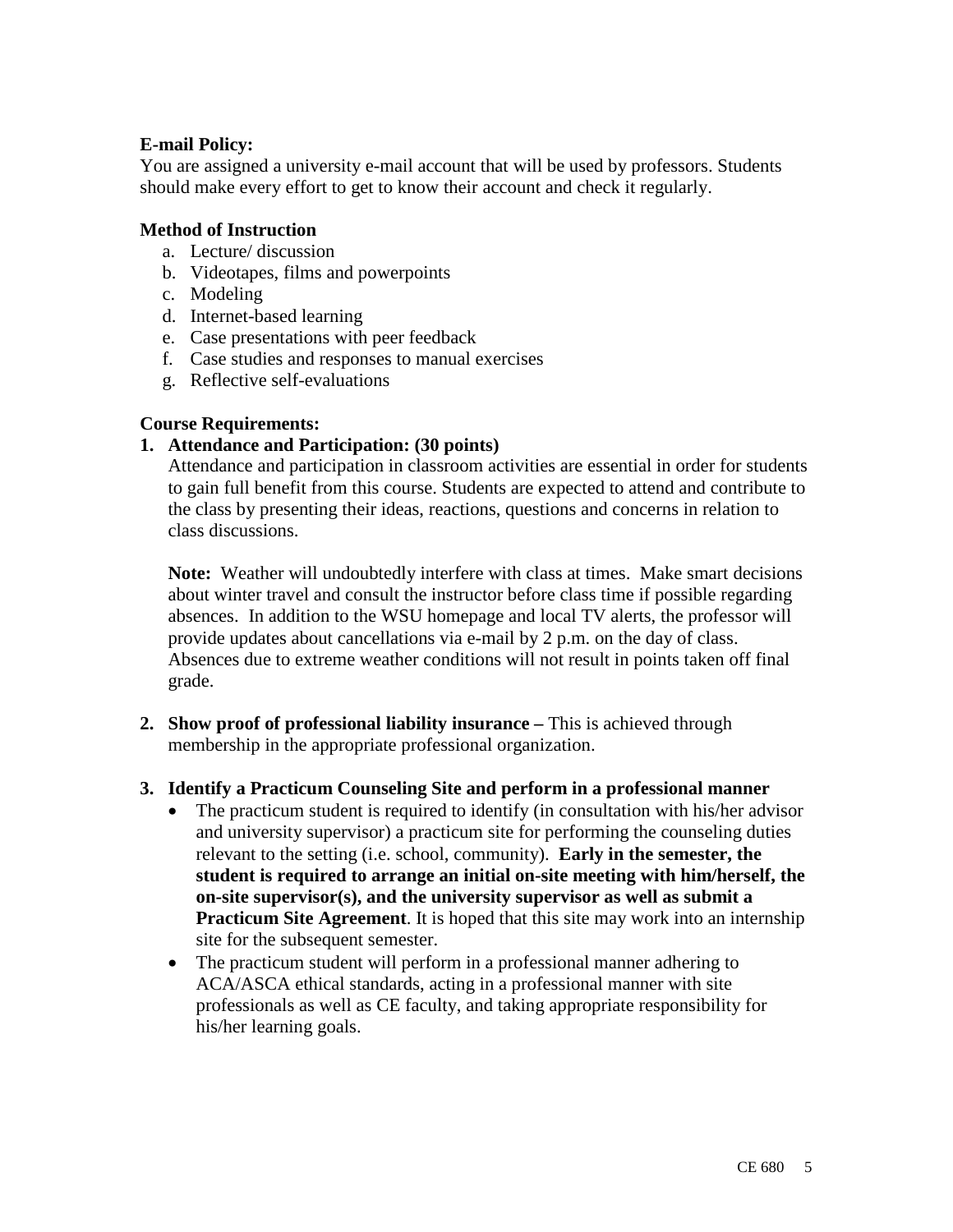# **4. Submit Professional Learning Goals (25 points)**

The practicum student will be required to identify and submit professional learning goals for the course**.** *You will turn in 3 goals: one in each of the school counseling domains (academic, career, personal/social) as well as a self-care goal.* It is recommended that the student create goals in consultation with his/her on-site supervisor.

# **5. Participate in and record a minimum of 150 hours of practicum related activities**

- 40 hours of Direct Contact and 110 hours of Indirect Contact
	- o **Direct contact hours** include direct participation in client-related volunteer activities including site programs, client activities such as play therapy, arts/crafts, social opportunities for clients, intake interviews (in person or via phone), individual or group counseling (shadowing does NOT count), classroom lessons, and testing. Co-counseling is considered direct service.
	- o **Indirect contact hours** include case consultation with supervisors or peers, case notes, case management, paperwork, preparation for sessions, class attendance, supervision, research on topics related to counseling the population with whom interns work, outreach, presentation or attendance at workshops/conferences.

# **6. Case presentation #1 (20 points)**

- Early in the semester, each student will be responsible for developing a case presentation on a client they have observed with during their practicum experience. The case will include:
	- o Identifying information (age, gender identity, other demographic info)
	- o Presenting concerns
	- o Brief overview of background related to concerns (developmental, emotional, behavioral characteristics, important relationship issues)
	- o Treatment history
	- o Diagnosis (if one is present)
	- o Client strengths
	- o Counselor concerns or questions
- In addition to the case development, student will write a reflection paper including impressions of the case, insights, questions, and identify goals they would have for the next session.

# **7. Case presentation #2 (30 points)**

• The second case presentation will be on a client the practicum student has worked with at the practicum site. In addition to the elements in the first presentation, students will receive verbal and written feedback from peers. The will identify their strengths and weaknesses in working with the client, as well as techniques and theories that will be utilized in working with the client.

# **8. Peer Supervision/Audio/Video tapes (25 points each; 50 points total)**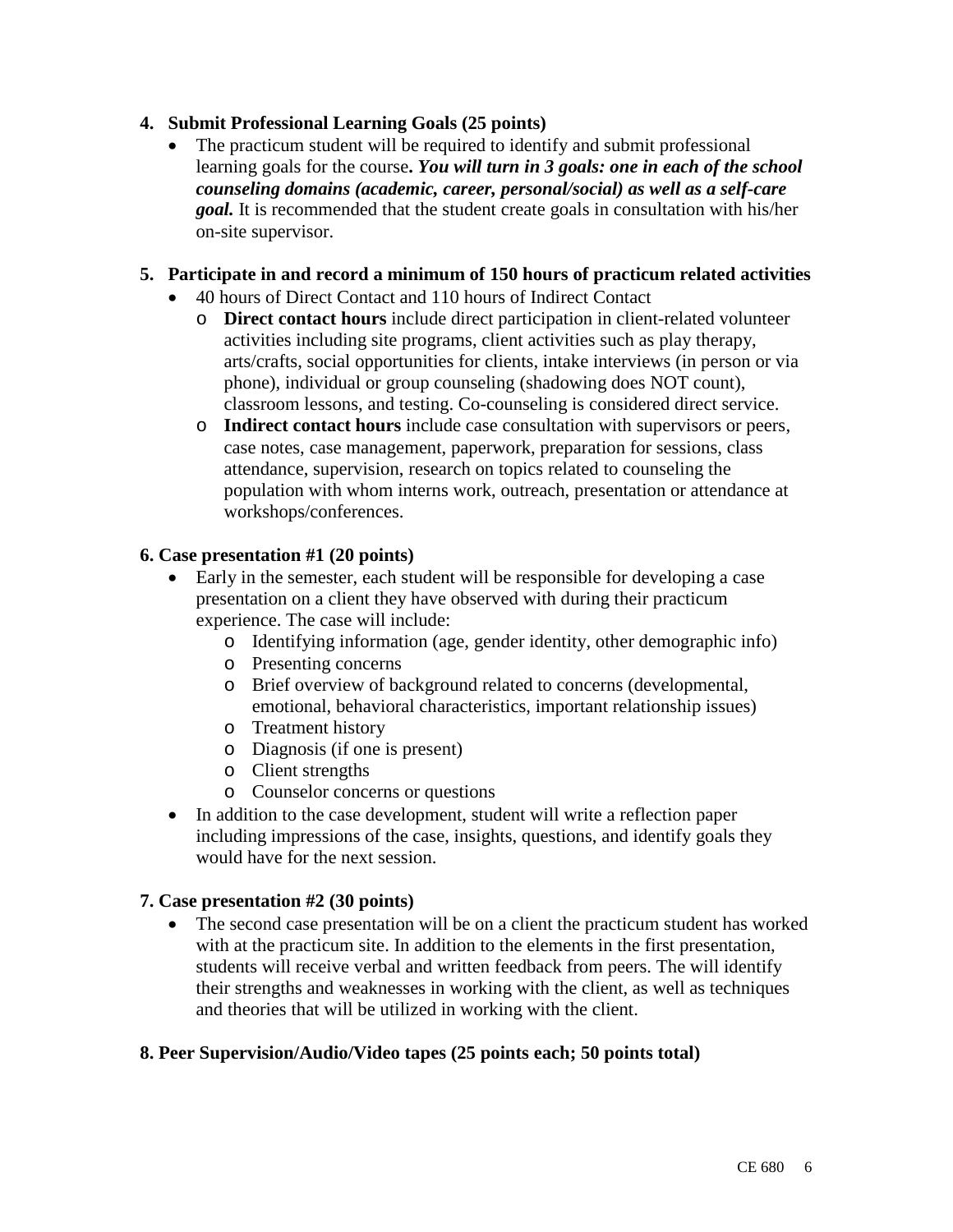- Students will present audio/video cases to group supervision meetings during their practicum experience, prepared for peers to provide verbal and written feedback on the tapes.
	- o Each tape must be at least 15 minutes in length.
	- o A brief overview of the client's background information with identified concerns and defined goals is to be provided along with a transcript of a 5 minute segment of the tape. Copies should be prepared prior to class.
	- o The student will select three interventions that they would like feedback on, and discuss with peers ways to improve or enhance the interventions
- Students are required to ask the group for strengths and insight into problem areas for the counselor. *Cases will consider relevant ethical issues and standards pertinent to case management*.
- Microskill development and consultation format will be graded.
- School counseling practicum students, may present a video of a group or classroom guidance lesson for feedback.

# **9. Audio/video tapes/transcripts (20 points)**

• A transcript of 5 minutes of one of the counseling sessions will be included with the tape with skills used in the session. This will be put in D2L in the dropbox for transcripts.

*Transcript Format:*

| <b>Statement</b>                                                           | Skill(s)     |
|----------------------------------------------------------------------------|--------------|
| C1: Tell me what's going on.                                               | <b>ENC</b>   |
| CL: Well, I've just been admitted to grad school and I am worried about    |              |
| everything.                                                                |              |
| C2: I was in grad school for awhile and it was really hard.                | Ugh! I don't |
|                                                                            | like this.   |
| P.S. You sound really overwhelmed.                                         | PS/RF        |
| CL: I'm working full-time, I'm dealing with a cranky spouse and 3 kids who |              |
| are driving me crazy, and I think I'm in over my head.                     |              |
| C3: Tell me what that's like for you, being "in over your head"            | <b>FOC</b>   |

*Skills and abbreviations for transcripts:*

| <b>Skill Name</b> | <b>Abbreviation</b> | <b>Skill Name</b> | <b>Abbreviation</b> |
|-------------------|---------------------|-------------------|---------------------|
| Encourager        | <b>ENC</b>          | Immediacy         | <b>IMM</b>          |
| Reflection of     | RF                  | Eliciting meaning | EM                  |
| feeling           |                     |                   |                     |
| Reflection of     | RC                  | Reflection of     | <b>RM</b>           |
| content           |                     | meaning           |                     |
| Focusing          | <b>FOC</b>          | Caring            | CC                  |
|                   |                     | confrontation     |                     |
| Closed question   | CQ                  | Self-disclosure   | <b>SD</b>           |
| Open question     | <b>OQ</b>           | Directive         | <b>DIR</b>          |
| Affirmation       | AFF                 | Advice giving     | AG                  |
| Open summary      | <b>OS</b>           | Influencing skill | <b>IS</b>           |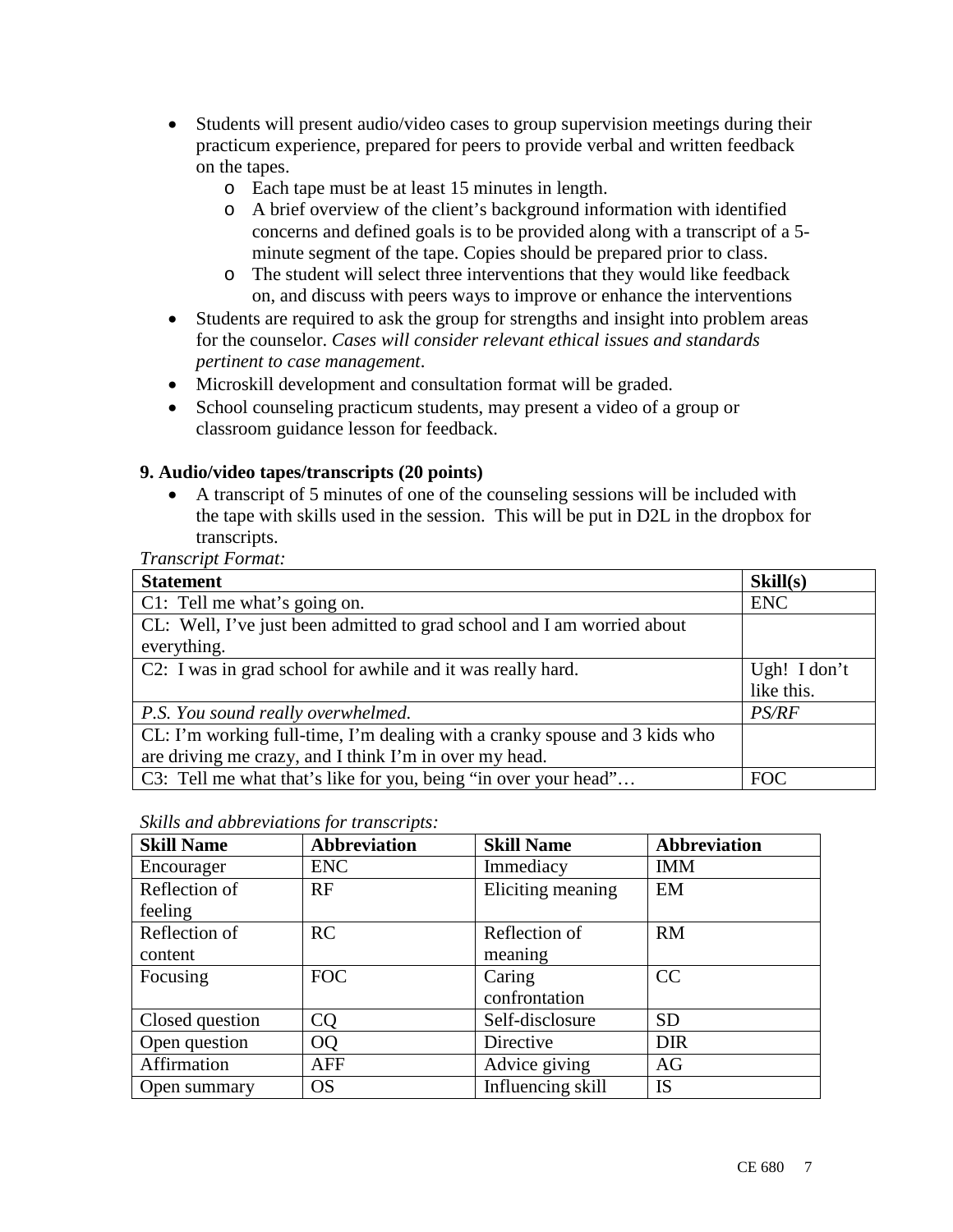| <b>Closing summary</b>     | $\cap$ c | Paraphrasing                    | <b>PA</b> |
|----------------------------|----------|---------------------------------|-----------|
| <b>Client observations</b> |          | <b>Preferred Statement   PS</b> |           |

### **10. Individual Clinical Supervision (45 points)**

- The student will gradually assume the duties consistent with expectations of his/her practicum site as well as demonstrate the professionalism consistent with the profession and the ACA/ASCA Code of Ethics. **A written on-site supervisor evaluation form needs to be submitted to the university toward the end of practicum.** This process is meant to assist the intern-to-be in identifying potential internship goals.
- The student will be required to participate in weekly supervision with on-site supervisor (1 hour/week), and attend two conjoint meetings with on-site supervisor and faculty supervisor at the beginning and end of the semester. More meetings can be arranged if needed. Meeting one-on-one with faculty supervisor will be scheduled as necessary.

### **11. Journal (20 points)**

The practicum student is to maintain a handwritten journal during the practicum experience. This is an opportunity to write down questions, ideas, issues, thoughts, and feelings in order to further process the practicum experience as well as provide a foundation for other assignments. The journal will be graded for completion, not content. This is an excellent springboard for discussion topics, paper ideas, and supervision questions.

#### **12. Maintain Practicum File:**

- Practicum student information form
- Practicum agreement
- Goals & objectives
- Proof of liability insurance
- Practicum final report
- Evaluation
- Personal reflection

#### **13. D2L discussion board (5 points/board; 35 points total)**

The practicum student will initiate at least one discussion topic from a reading on a topic relevant to their practicum experience. Each week a selected student or students will post a suggested reading and a corresponding discussion question. All students are required to post an original response to the question, and respond at least twice to another's post. **The discussion topic must be posted by the Wednesday that class does not meet – this will assure everyone has a week to respond.**

#### **14. Submit a Final Practicum Summary Paper (50 points):**

The practicum student will submit a final summary paper (minimum of 3 pages) of his/her practicum experience discussing goals met in practicum and set for internship, identifying the professional and counseling issues addressed, what the student learned about him/herself and evaluation of self-care.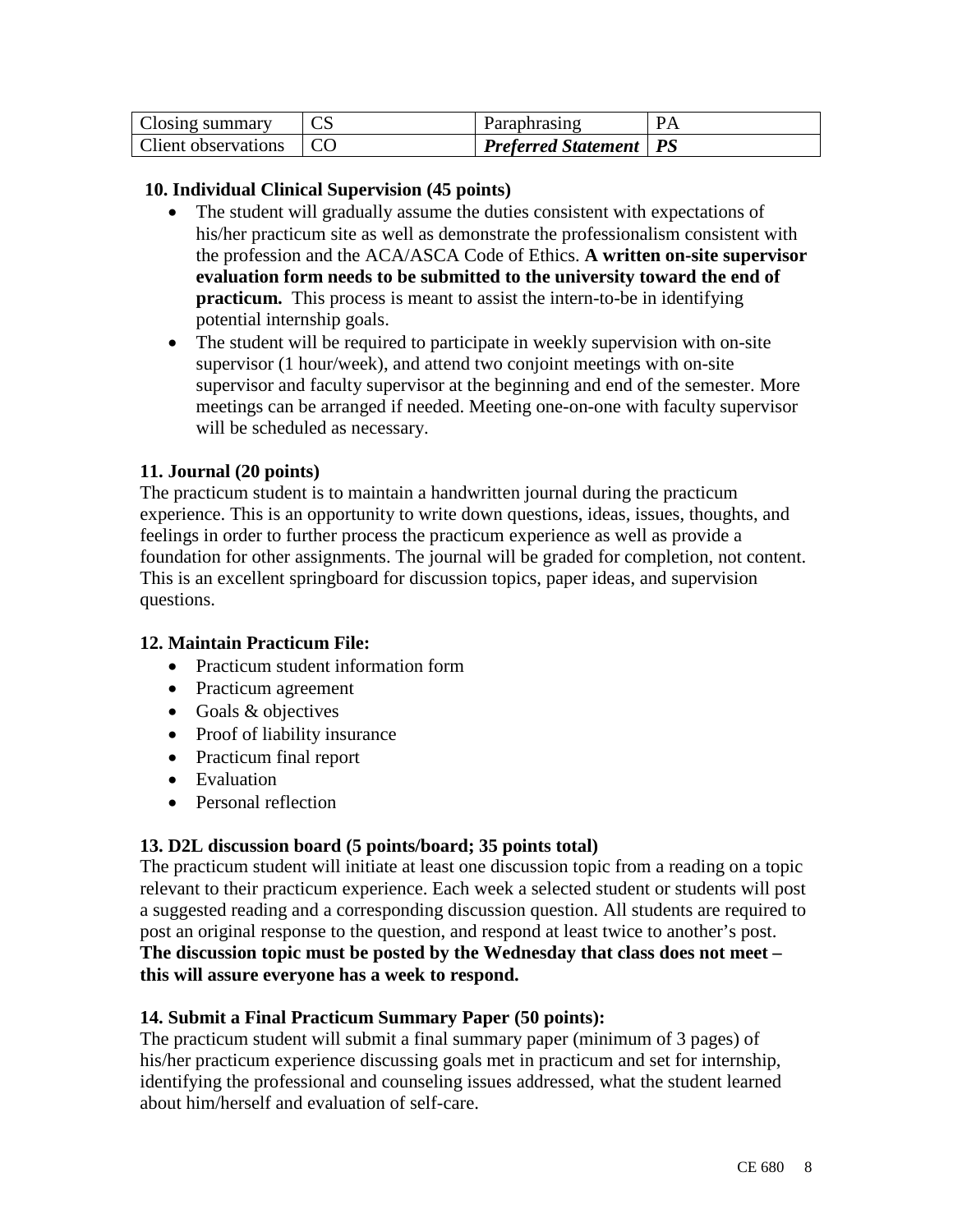### **Grading:**

Letter grade only. A final course grade will be determined by the student's overall performance throughout the practicum experience. If for any reason a student does not meet the criterion set forth in this syllabus/practicum course, he/she may receive a "C" or not ready grade for internship. In this case and depending on the recommendation of the course instructor, the student may need to extend his/her practicum, drop to a professional development degree, or withdraw from the CE program. The current retention policy is outlined in the student handbook. Students will be evaluated with regard to the quality and professionalism expected of counseling professionals. Prompt attendance, reflective preparation, peer collaboration, and synthetic thinking are aspects of professional leadership and expected of students throughout the course.

# **Total Points Possible for Course: 325**

Attendance and Participation: 30 points Professional Learning Goals: 25 points Peer Supervision - case presentations (2): 50 points Case summary and reflections (2): 50 points Transcript: 20 points Individual Clinical Supervision – Site Supervisor Evaluation: 45 points Journal – 20 points D<sub>2</sub>L Discussion Boards (7): 35 points Final Reflection Paper: 50 points

# **Grading scale:**

 $350 - 315$ : A  $314 - 280$ : B Below 280: Remediation plan to continue in CED program

#### **Course Schedule:**

| <b>DATE</b>      | <b>TOPICS/PRESENTATIO</b><br>NS.                                                                                                | <b>READINGS/ASSIGNMENTS</b>                            |
|------------------|---------------------------------------------------------------------------------------------------------------------------------|--------------------------------------------------------|
| <b>August 27</b> | Introduction syllabus<br>Goal setting and logistics<br>Sample discussion board                                                  | <b>Proof of Liability Insurance</b><br>Due             |
| September 3      | <b>Discussion board 1 posted</b>                                                                                                |                                                        |
|                  |                                                                                                                                 |                                                        |
| September 10     | <b>Suicide</b><br><b>Prevention/Intervention</b><br>Review of Professional<br><b>Learning Goals</b><br>Sample case presentation | <b>Supervisor Agreement due</b><br>Practicum goals due |
| September 17     | <b>Discussion board 2 posted</b>                                                                                                |                                                        |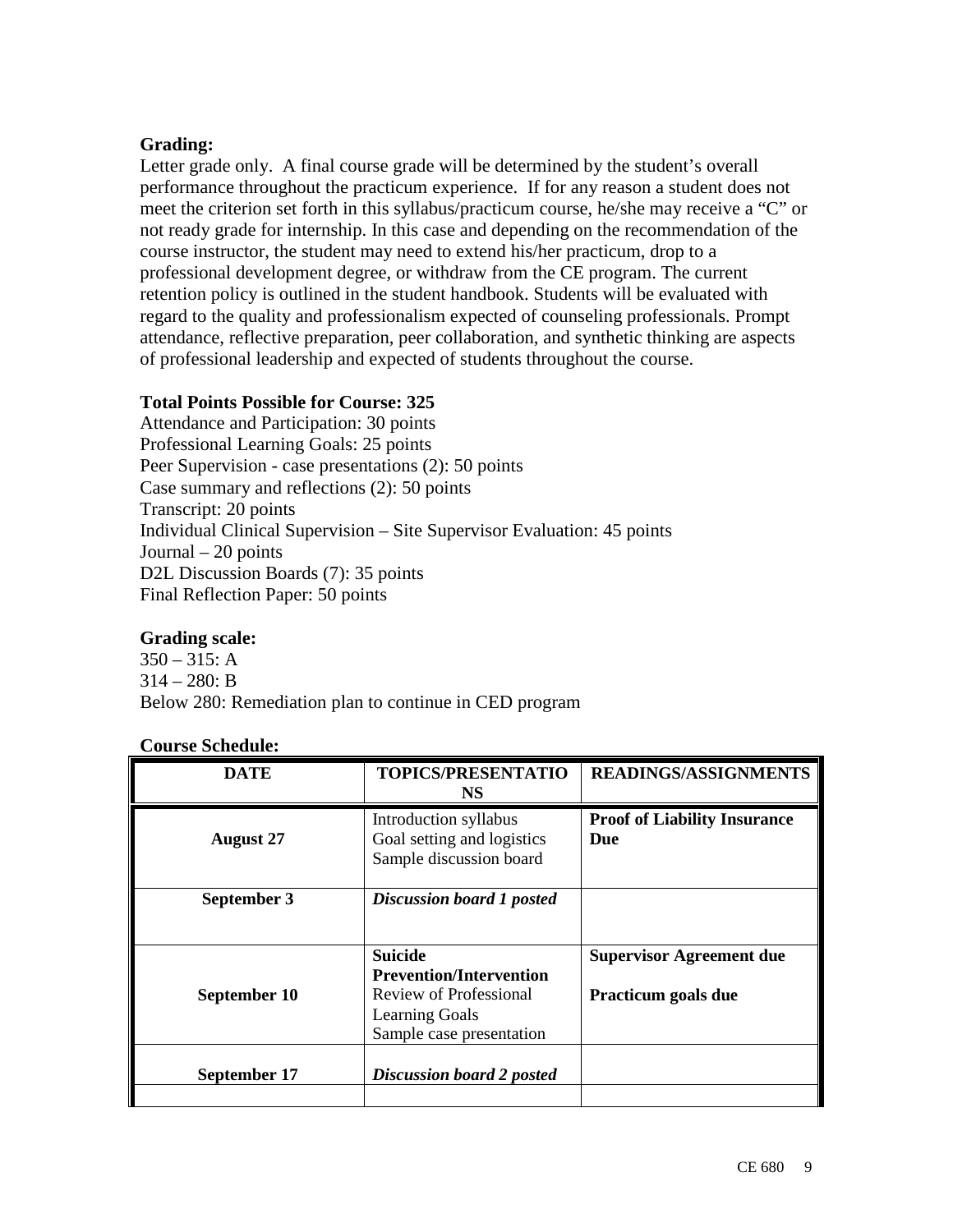| September 24                                 | Case Presentations - all                                                                | <b>Supervision meetings</b><br>scheduled<br>Case presentation 1 due                                                                                                                          |
|----------------------------------------------|-----------------------------------------------------------------------------------------|----------------------------------------------------------------------------------------------------------------------------------------------------------------------------------------------|
| October 1                                    | http://www.youtube.com/wa<br>$tch?v = Caxv9VjUbM4$                                      | Watch the you tube video. Be<br>prepared discuss during class                                                                                                                                |
| October 8                                    | Crisis Manual – read the<br>crisis manual at your<br>practicum site                     | Write a 2 page reaction on the<br>crisis manual re: questions you<br>may have, things you have<br>noticed, discussions you had<br>with your supervisor, etc.<br>Must be posted by<br>Oct. 14 |
| October 15                                   | Each student must post a<br>question about an issue that<br>has arisen at practicum     | You must respond to each<br>person's question before Oct.<br>21                                                                                                                              |
|                                              | <b>Crisis Management</b><br>Case Presentations - all                                    | Case presentation 2 due                                                                                                                                                                      |
| October 22                                   |                                                                                         |                                                                                                                                                                                              |
| October 29                                   | Tapes:<br>1. Erin<br>2. Chelsea<br>3. Katie<br>4. Melissa                               | Transcript due for presenters                                                                                                                                                                |
| <b>November 5</b>                            | <b>Licensure</b><br>Tapes:<br>1. Tasha<br>2. Marshall<br>3. Victoria                    | Transcript due for presenters                                                                                                                                                                |
| November 12                                  | Discussion board 6 posted                                                               |                                                                                                                                                                                              |
| <b>November 19</b>                           | Tape Presentations:<br>1. Erin<br>2. Chelsea<br>3. Katie<br>4. Melissa                  | Transcript due for presenters                                                                                                                                                                |
| November 24<br><b>Note: this is a Monday</b> | No class or discussion<br>board this week                                               | <b>Reflection papers due</b>                                                                                                                                                                 |
| December 3                                   | <b>Review of Goals</b><br>Tape Presentations:<br>1. Tasha<br>2. Marshall<br>3. Victoria | Transcript due for presenters<br><b>Final Practicum packet due</b>                                                                                                                           |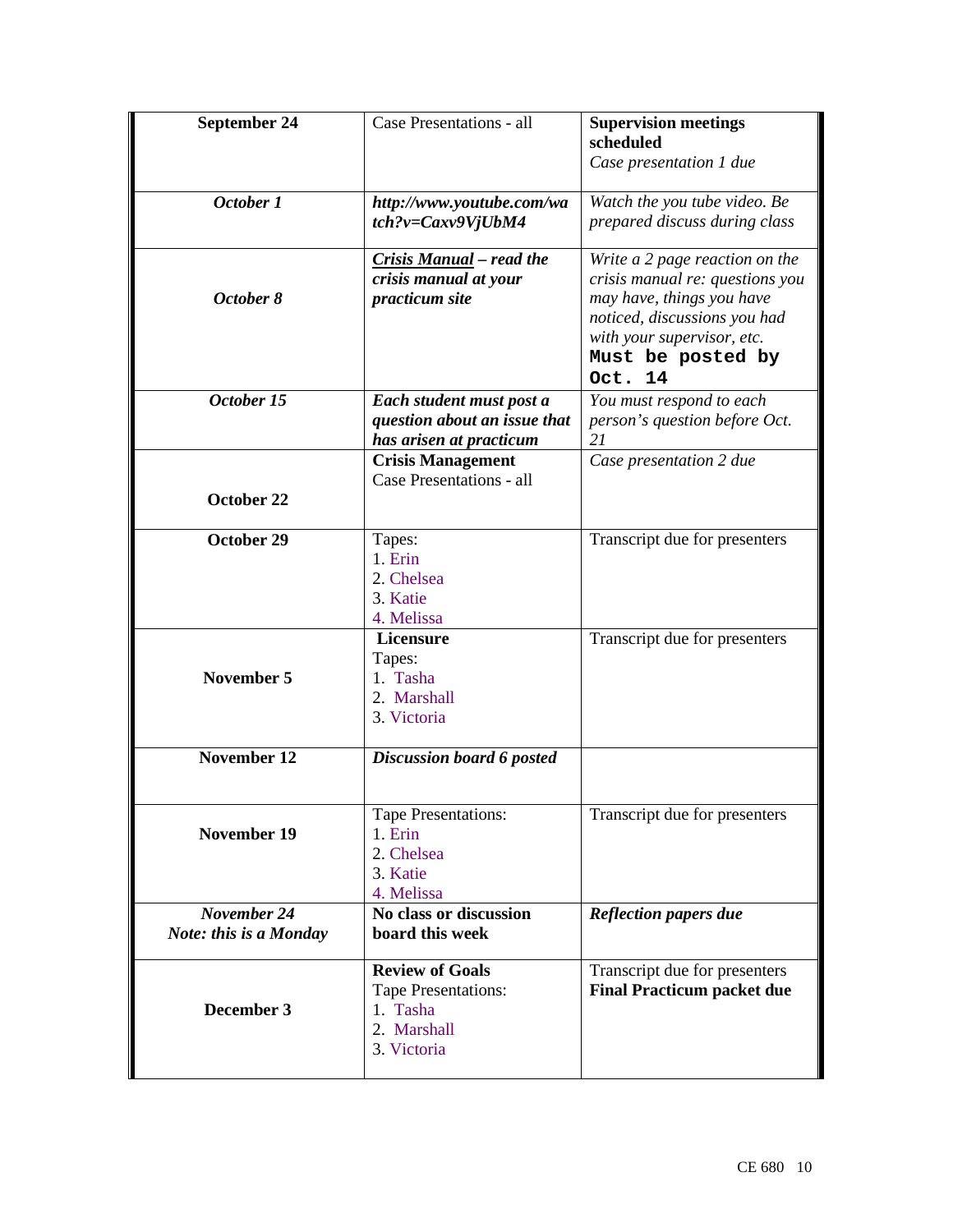#### **CACREP Standards:**

Section II – Professional Identity

G. Common core curricular experiences and demonstrated knowledge required of all students in the program.

1. Professional Orientation and Ethical Practice—studies that provide an understanding of all of the following aspects of professional functioning:

d. self-care strategies appropriate to the counselor role

g. professional credentialing, including certification, licensure, and

accreditation practices and standards, and the effects of public policy on these issues;

j. ethical standards of professional organizations and credentialing bodies, and

applications of ethical and legal considerations in professional counseling.

#### 2. Social and Cultural Diversity

e. counselors' roles in developing cultural self-awareness, promoting cultural social justice, advocacy and conflict resolution, and other culturally supported behaviors that promote optimal wellness and growth of the human spirit, mind, or body f. counselors' roles in eliminating biases, prejudices, and processes of intentional and unintentional oppression and discrimination

#### 5. Helping Relationships

a. an orientation to wellness and prevention as desired counseling goals;

b. counselor characteristics and behaviors that influence helping processes;

c. essential interviewing and counseling skills;

f. a general framework for understanding and practicing consultation;

g. crisis intervention and suicide prevention models, including the use of psychological first aid strategies.

# Section III- Clinical Mental Health Counseling

Counseling, Prevention and Intervention

D. Skills and Practices

1. Uses the principles and practices of diagnosis, treatment, referral, and prevention of mental and emotional disorders to initiate, maintain, and terminate counseling.

2. Applies multicultural competencies to clinical mental health counseling involving case conceptualization, diagnosis, treatment, referral, and prevention of mental and emotional disorder 3. Promotes optimal human development, wellness, and mental health through prevention, education, and advocacy activities.

 4. Applies effective strategies to promote client understanding of and access to a variety of community resources.

5. Demonstrates appropriate use of culturally responsive individual, couple, family group, and systems modalities for initiating, maintaining, and terminating counseling.

6. Demonstrates the ability to use procedures for assessing and managing suicide risk.

7. Applies current record-keeping standards related to clinical mental health counseling.

8. Provides appropriate counseling strategies when working with clients with addiction and cooccurring disorders.

9. Demonstrates the ability to recognize his or her own limitations as a clinical mental health counselor and to seek supervision or refer clients when appropriate.

Diversity and Advocacy

F. Skills and Practices

3. Demonstrates the ability to modify counseling systems, theories, techniques, and interventions to make them culturally appropriate for diverse populations.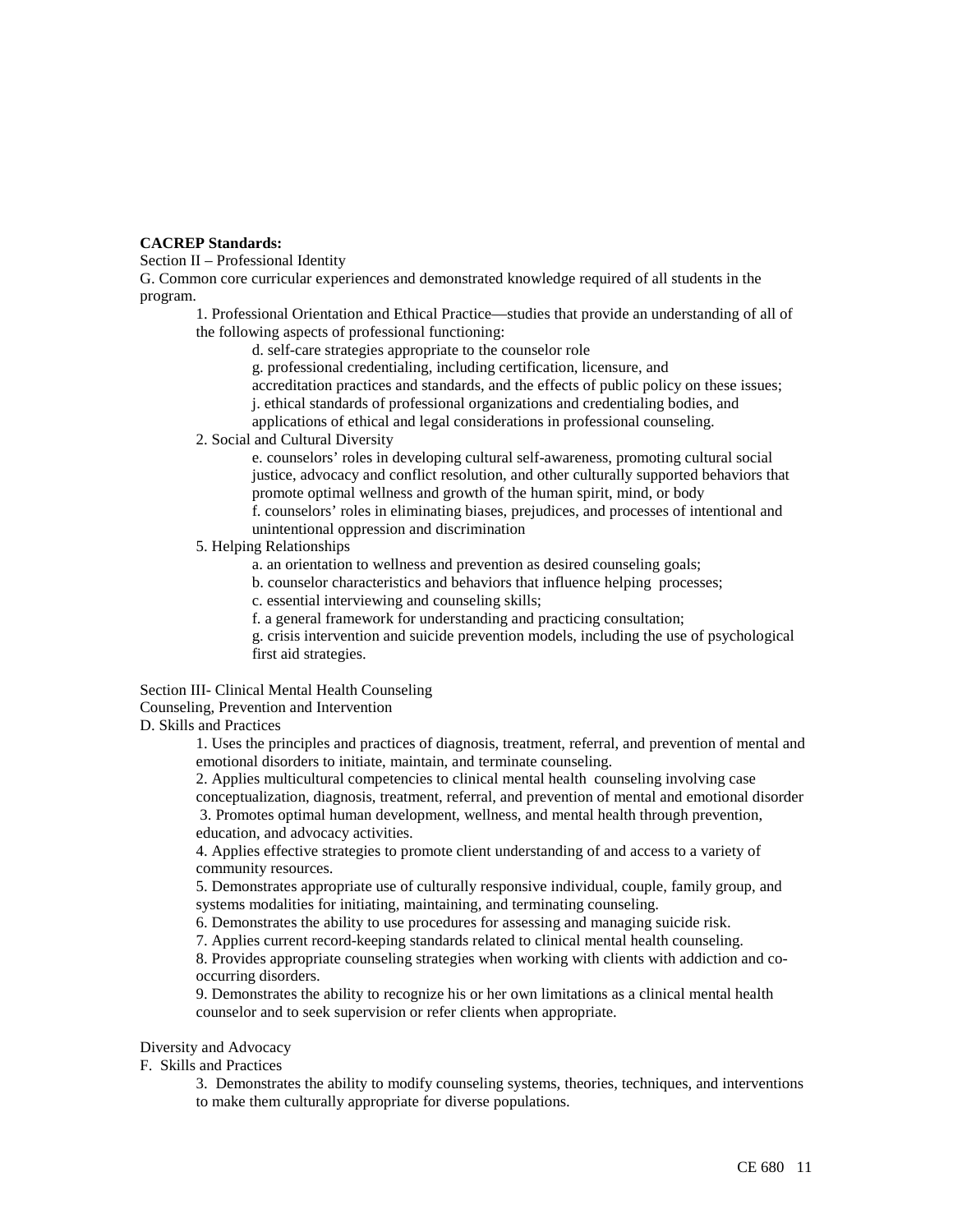#### Assessment

H. Skills and Practices

1. Selects appropriate comprehensive assessment interventions to assist in diagnosis and treatment planning, with an awareness of cultural bias in the implementation and interpretation of assessment protocols.

2. Demonstrates skill in conducting an intake interview, a mental status evaluation, a biopsychosocial history, a mental health history, and a psychological assessment for treatment planning and caseload management.

3. Screens for addiction, aggression, and danger to self and/or others, as well as co-occurring mental disorders.

4. Applies the assessment of a client's stage of dependence, change, or recovery to determine the appropriate treatment modality and placement criteria within the continuum of care.

#### Diagnosis

L. Skills and Practices

1. Demonstrates appropriate use of diagnostic tools, including the current edition of the *DSM*, to describe the symptoms and clinical presentation of clients with mental and emotional impairments. 2. Is able to conceptualize an accurate multi-axial diagnosis of disorders presented by a client and discuss the differential diagnosis with collaborating professionals.

3. Differentiates between diagnosis and developmentally appropriate reactions during crises, disasters, and other trauma-causing events.

#### Section III- School Counseling

Counseling, Prevention and Intervention

D. Skills and Practices

1. Demonstrates self-awareness, sensitivity to others, and the skills needed to relate to diverse individuals, groups, and classrooms.

2. Provides individual and group counseling and classroom guidance to promote the academic, career, and personal/social development of students.

3. Designs and implements prevention and intervention plans related to the effects of (a) atypical growth and development, (b) health and wellness, (c) language, (d) ability level, (e) multicultural issues, and (f) factors of resiliency on student learning and development.

4. Demonstrates the ability to use procedures for assessing and managing suicide risk.

5. Demonstrates the ability to recognize his or her limitations as a school counselor and to seek supervision or refer clients when appropriate.

#### Diversity and Advocacy

#### F. Skills and Practices

1. Demonstrates multicultural competencies in relation to diversity, equity, and opportunity in student learning and development.

2. Advocates for the learning and academic experiences necessary to promote the academic, career, and personal/social development of students.

3. Advocates for school policies, programs, and services that enhance a positive school climate and are equitable and responsive to multicultural student populations.

4. Engages parents, guardians, and families to promote the academic, career, and personal/social development of students.

#### Assessment

#### H. Skills and Practices

1. Assesses and interprets students' strengths and needs, recognizing uniqueness in cultures, languages, values, backgrounds, and abilities.

2. Selects appropriate assessment strategies that can be used to evaluate a student's academic, career and personal/social development.